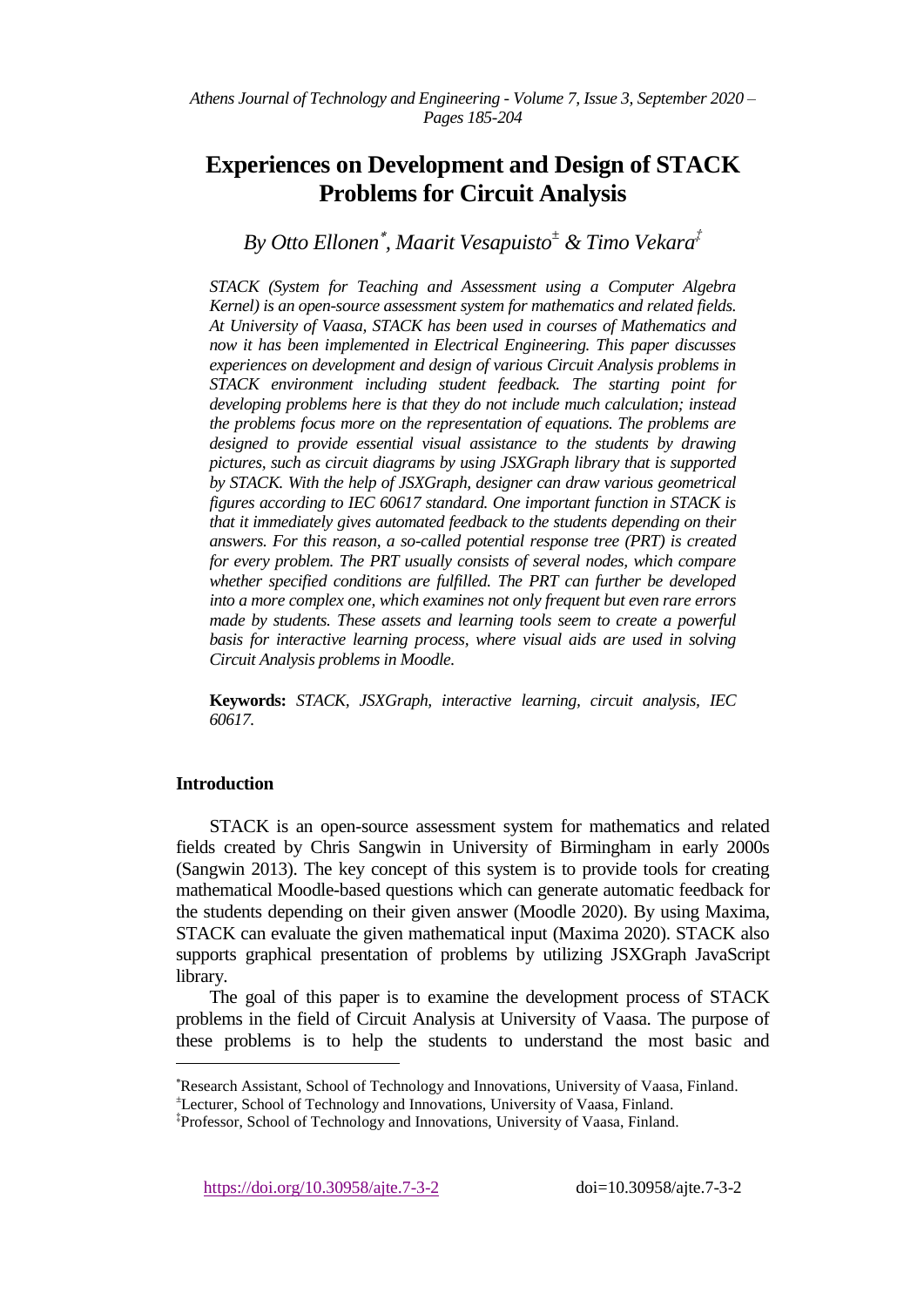fundamental parts of each given topic in the field. With the help of these questions in addition to the course material, the students are able to solve conventional exercises more successfully.

#### **Background**

Circuit Analysis is one of the most fundamental aspects in electrical engineering. University of Vaasa has co-operation with Aalto University, where professors Erkki Voipio and Martti Valtonen created during tens of years sound basis on teaching circuit analysis exactly (Voipio 2006, Valtonen 2020). In Vaasa our teaching continues this tradition and circuit theory is currently divided into two courses: Circuit Analysis A and B from which the first one is held for the first-year students in the spring and the second one is held at the beginning of the  $2<sup>nd</sup>$  year in Autumn (University of Vaasa 2020). In order to successfully pass the Circuit Analysis B, the student must have acquired the fundamental skills and knowledge from the previous course which deals with the basics of DC and AC circuits. During the first year the students also attend the basic calculus course which is a prerequisite for the Circuit Analysis A and is organized during the first semester.

The Circuit Analysis A is often held up as one of the most challenging courses by the students during the first year due to number of different reasons. One of the reasons, which has been identified, by lecturer Maarit Vesapuisto is the applying of the mathematical knowledge when forming equations related to different circuit laws. It has also been noticed that some students do not draw the complete circuit diagrams with the needed arrows at all which makes the evaluation of their solution impossible. Others might get an answer that can possibly be right, but instead of thinking about it, they just move to the next problem. Another difficulty occurs when the students start experimenting with AC circuits and must start calculating with phasors and complex numbers. As stated in Neitola's study (2019), the University of Oulu has had similar problems when teaching circuit analysis (Neitola 2019).

The problems might also relate to understanding the concepts related to electrical circuits (McDermott and Schaffer 1992). For example, the students have difficulties in understanding the differences between current and voltage or how either of them work. Even when the students could mathematically solve the given problem, they would struggle with the answer when asked about the functionality of the circuit. This leads to another problem where the students can solve complex systems and models mathematically but fail to analyze the results they get. This can be problematic later in the studies and working life.

It should be noted that problems related to conceptual understanding of the basics that occur during the Circuit Analysis A should be dealt with during the course. Any misinterpret pieces of information are carried on to the Circuit Analysis B and will cause unwanted obstacles for the students which would make the passing of the course harder.

It has also been suggested that lab exercises can be used to motivate students when it comes down to learning about circuit analysis (Trajković 2011). The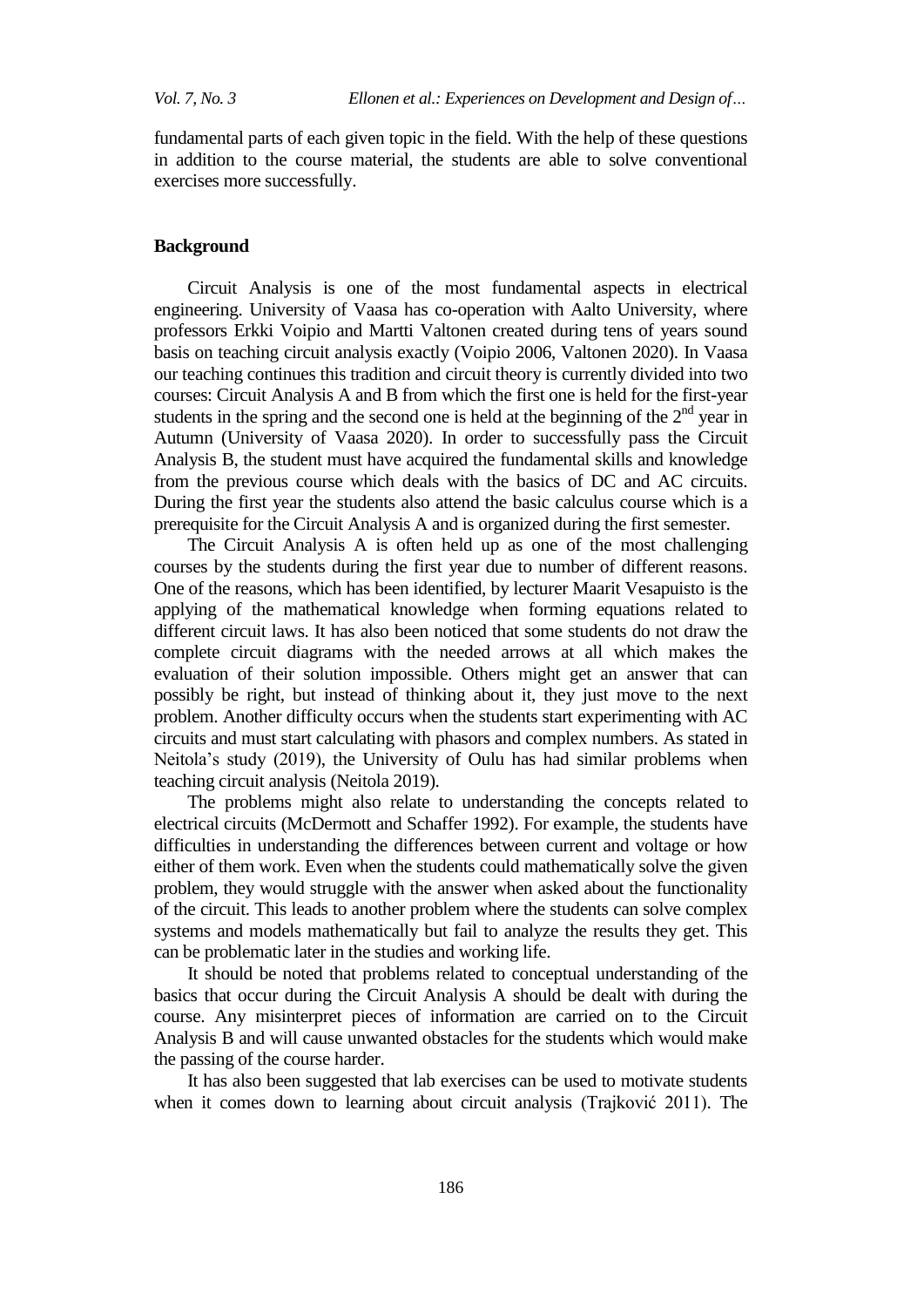practical work can be an eye-opening experience in some cases where the students have been struggling to understand some of the concepts and might also find it more 'interesting' than the conventional lectures and exercises. As stated in Fino (2018) the problems arise with the increase in numbers of students attending the course.

Another way of improving the student's chances in learning circuit analysis in addition to traditional lectures and exercises is the implementation of simulation exercises. There are many different simulation programs like LTspice (Analog Devices 2020), APLAC (Cadence 2020) or MATLAB (Attia 1995) which can be used to enhance the students learning capabilities in circuit analysis. Student's skills to create equations and exact drawings for circuits are essential.

There also exist numerous helpful applications such as circuit calculators (WolframAlpha 2020) or circuit building and simulation tools like CircuitLab (CircuitLab 2020) or EveryCircuit (EveryCircuit 2020). These simulation tools let the students to play with circuits interactively. Different components and their values can be changed during runtime and the application generates visual help like animations and plots for the user to see how the changes in values and circuit affect the other properties like currents. Generally in circuit analysis, there are trends towards animations, simulations and interaction, still keeping on visuality with precise graphical drawings.

At University of Vaasa the Circuit Analysis courses include lectures with animations, weekly exercises and simulation exercises based on APLAC. In addition, from 2019 onwards STACK has been used during the course Circuit Analysis A.

#### **Developing Circuit Analysis Problems in STACK**

In this section a more in-depth look is given on developing exercises in the field of circuit theory. Earlier STACK has been used in the University of Vaasa in mathematics (linear algebra lectured by Matti Laaksonen) and based on the flexibility and accessibility it was chosen as the main development tool for the circuit analysis as well. The idea was to create numerous different and simplified problems that the students could perform and train on before trying to solve the more complex exercises. Another important objective was to focus more on what type of answers the students would have to give. In most cases the correct answer was an equation instead of a numerical value i.e., no calculation was needed. This is also the case particularly in questions regarding DC circuits in steady state as the calculation would be trivial and easily done with a calculator if the equation is right. For example, the most basic question would ask the student the voltage equation of a given one current loop with a voltage source and three resistors based on Kirchhoff's laws as seen in Figure 1. According to Kirchhoff's voltage law the sum of voltages around any closed loop is zero so the correct answer to the problem in that case would be

$$
E + U_1 - U_2 + U_3 = 0
$$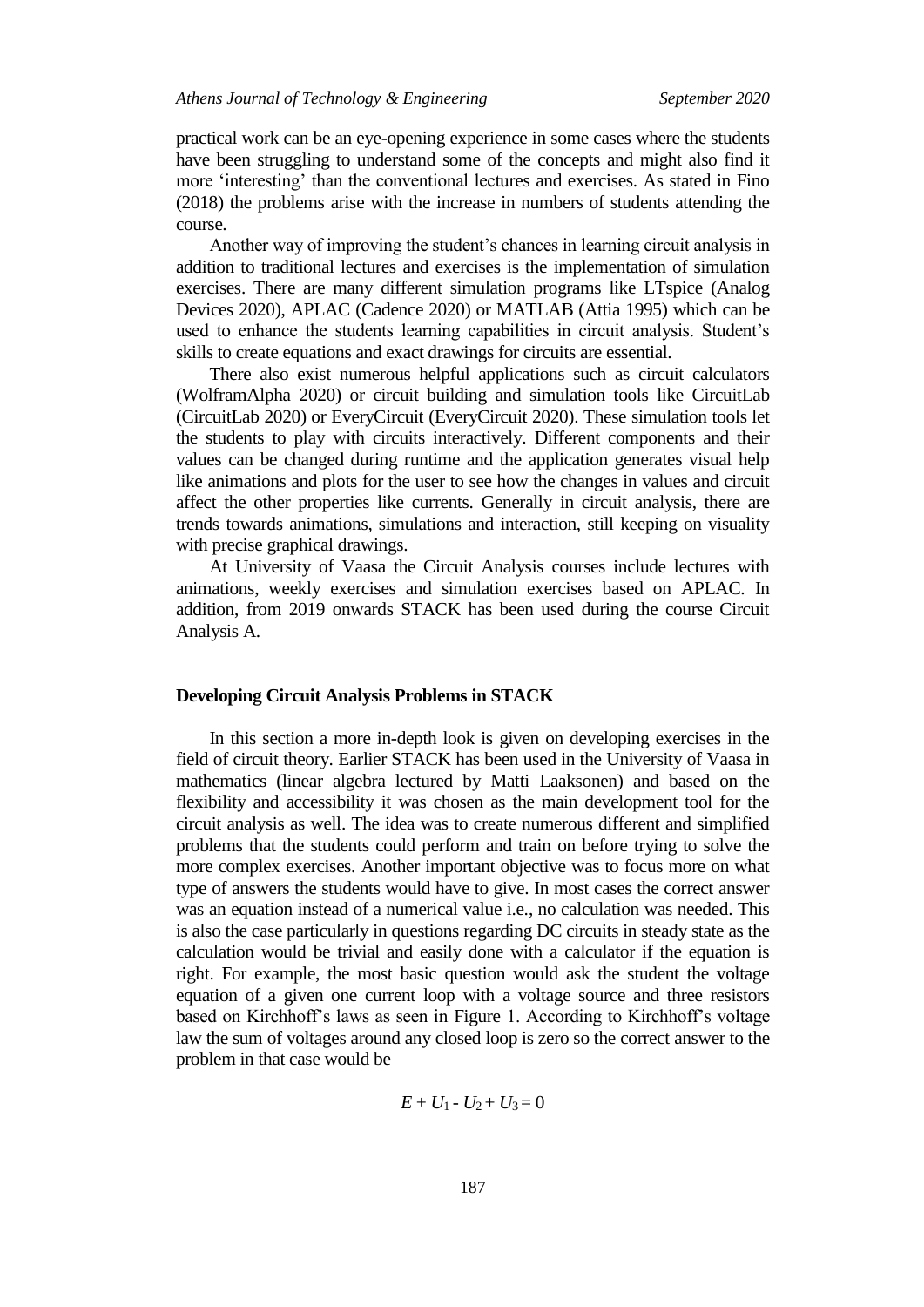*Vol. 7, No. 3 Ellonen et al.: Experiences on Development and Design of…*

or

$$
-E - U_1 + U_2 - U_3 = 0.
$$

Both answers are accepted as correct, and it does not matter which one is given. Note that since beginning of the studies it is essential to use symbols and figures based on international standards (Vesapuisto 2004).

#### **Figure 1.** *Simple STACK Question used in University of Vaasa*

Write the given circuits voltage equation according to Kirchhoff's voltage Tidy question | Question tests & deployed version law. Use the variables  $E, U_1, U_2$  and  $U_3$ . It does not matter which way you choose to circulate the loop



*Source:* Circuit Analysis A (University of Vaasa 2020).

#### *Design and Structure of a STACK Question*

The whole development process of the question includes many different stages before it can be presented to the students. The process consists of following main steps:

- Outlining the needs for the question type.
- Creation of the STACK question including PRT.
- Implementation.

The first step when creating a question for Circuit Analysis A is to address the different challenges the students might have with the learning process of the topics introduced during the course e.g., Kirchhoff's laws, mesh and nodal analysis, phasors (AC) etc. In order to learn the fundamentals of these topics, the questions (in addition to other lecture materials) should help the students understand the concepts better and boost their ability to solve the more complex exercises while at the same time understanding what they are actually doing. This can be achieved in many ways as described in the following sections.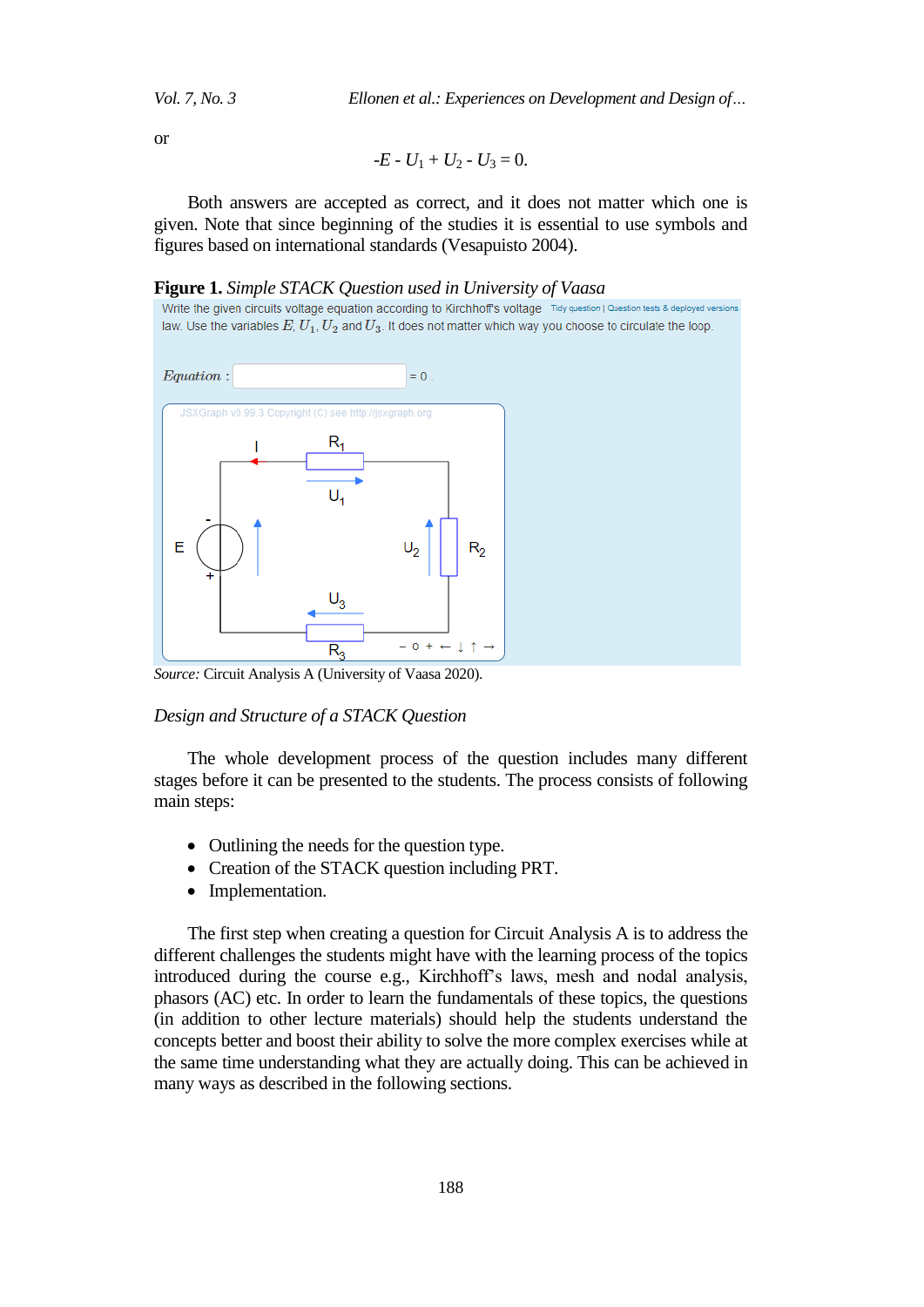#### *Athens Journal of Technology & Engineering September 2020*

#### Creation of a STACK Question in General

In this section a general STACK question generation process is briefly summarized for the case of simplicity. The structure of a STACK question can be divided into following three main parts as described by Sangwin (2013):

- Ouestion Variables.
- Question Text.
- Potential Response Tree.

The *question variables* contain different variables defined by the creator. These variables can be integers, functions or any expression which can be used when creating the logic for the question. For example, we could have a very simple question that asks for the sum of two different variables  $x$  and  $y$ . The correct answer variable *TAns* would then be defined as the sum of *x* and *y*  demonstrated in Figure 2. The variable *TAns* is used later in the Potential Response Tree to validate if the student answered correctly. The variables *x* and *y* will be shown to the students in the *question text* so they can answer the question correctly.

#### **Figure 2.** *Example of Question Variables*

| Question variables 2 | X:3;<br>y: 4;        |  |
|----------------------|----------------------|--|
|                      | LAns: simplify(x+y); |  |
|                      |                      |  |
|                      |                      |  |
|                      |                      |  |

In the above example, the variables *x* and *y* get the values of 3 and 4 so the variable *TAns* will get the value of 7.

The *question text* is considered as the main part of the question. This part includes all the instructions and information the student needs in order to solve the problem (e.g., assignment, student input fields, pictures etc.). The variables defined in *question variables* can be presented for the students in order to give a proper assignment for the problem. Considering the problem stated earlier, the student would be asked for the sum of *x* and *y*. This could be formulated very simply to look like something presented in Figure 3.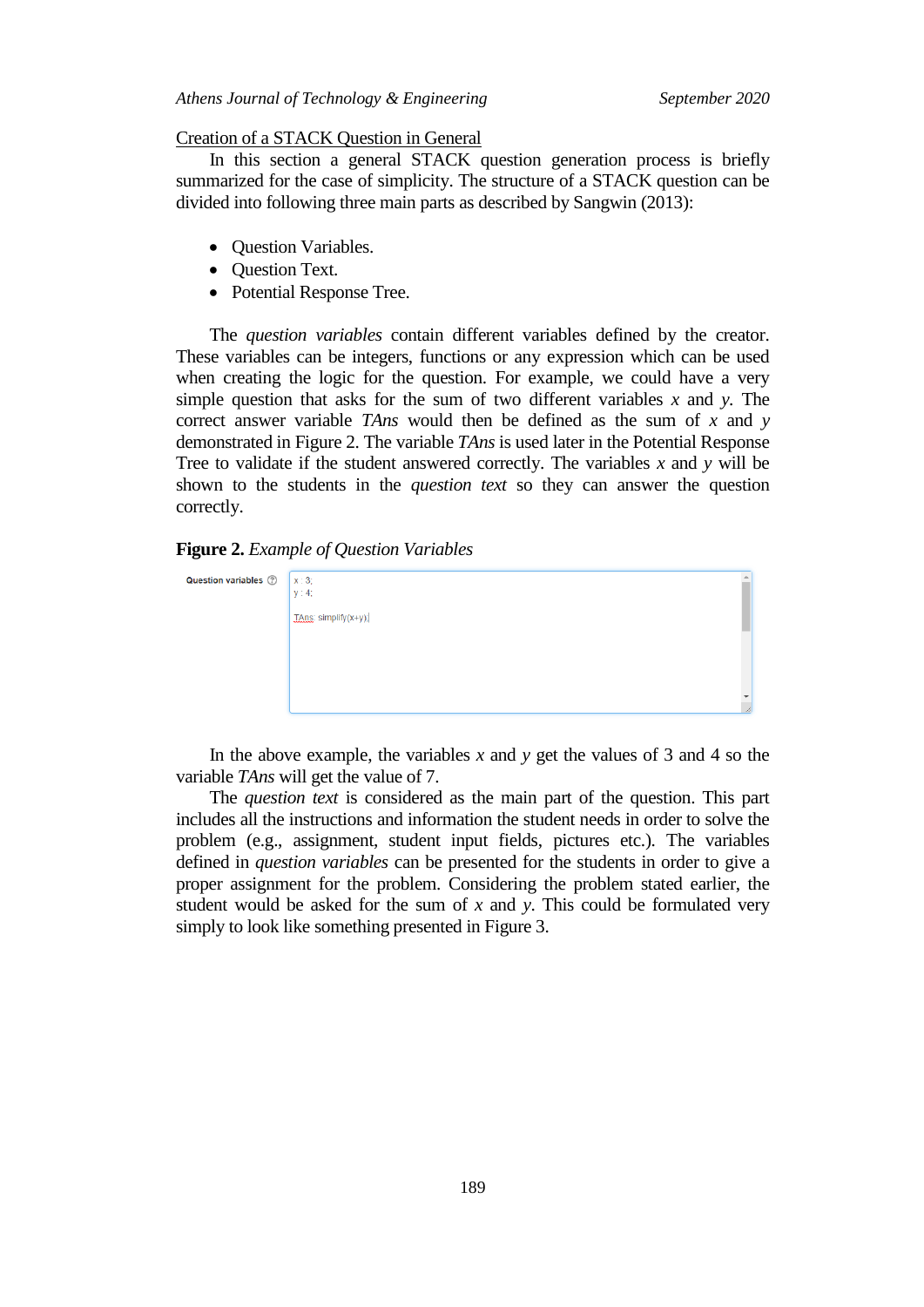**Figure 3.** *A Simple Question Text presented for the Student*

| Please calculate: | Tidy question   Question tests & deployed versions |
|-------------------|----------------------------------------------------|
| $3 + 4 =$         |                                                    |
|                   |                                                    |
|                   |                                                    |

The white box in Figure 3 is the input field where the student can write the answer. The input field types can be defined as algebraic input (used in the example), matrix, single character, a text area or a simple true or false dropdown answer. The question text is written in HTML where LaTeX and CAS (Computer Algebra System) commands can be embedded (STACK Documentation 2018).

The *potential response tree* (PRT) is the logical key element when giving feedback for the student. Here the student's input can be evaluated and compared using different kinds of tests. For example, an algebraic equivalent test can be used for comparing if the students answer is the same as the right answer. The response tree contains at least one node, but usually more are created in order to perform more tests. The tests are done within the nodes. Since the results of the tests can be either true (green) or false (red), the nodes have two outputs which can be connected to other nodes creating a 'tree-like' structure. Depending on the answer and the results of the tests, points can be given for the students and that helps to keep track on the progression. In Figure 4, a basic PRT consisting of two nodes is shown.

#### **Figure 4.** *A Basic PRT Consisting of Two Testing Nodes connected to Each Other*

This potential response tree will become active when the student has answered: ans1



As stated above, the green line from the node is executed if the test result is true. In this case the first node awards one point if the students answer and the test answer are equal. Otherwise the red line is executed, no points are given, and the second test is performed in the next node, using the previous examples, the first node tests if the student has given the sum correctly. In case the answer is false, a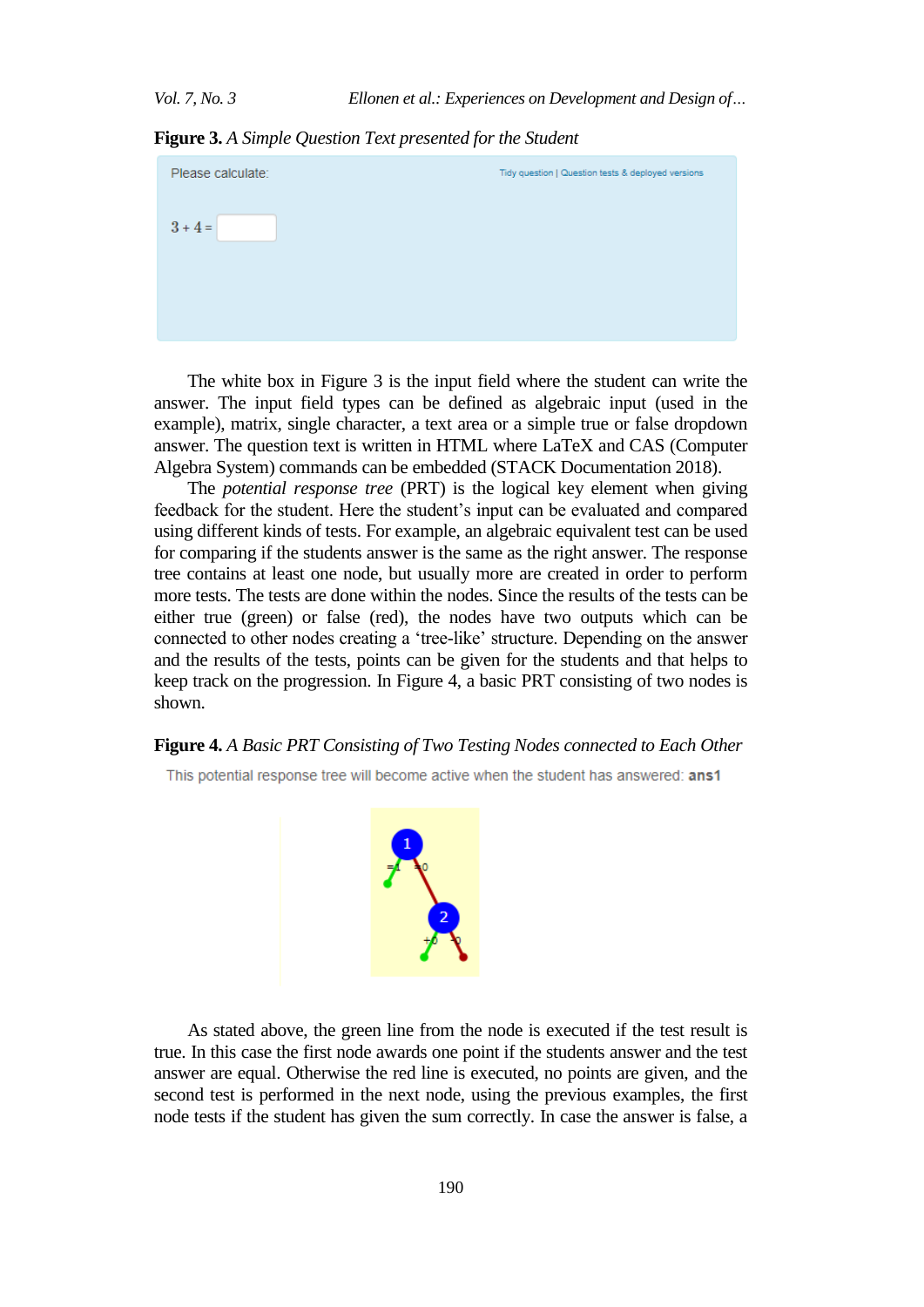second test is used to further analyze what kind of an error was made. For example, the second test checks if the student used subtraction instead of addition. The *ans1* mentioned is the input variable of the student answer.

The most important feature of the response tree is the ability to generate feedback depending on answers given by the students. In addition to grading, verbal and visual feedback can also be included. The most common feedback is telling the student if the answer was correct or not. With simple problems like the example above this short feedback might be enough. However, with more complex problems this might not be the case. Because of this, performing more tests with the students answer makes it possible to give more versatile and precise feedback which helps the student to realize what was wrong.

#### *Usage of JSXGraph in Circuit Analysis*

The visualization of a problem is a crucial part when solving questions related to circuit analysis since the problems, without few exceptions, always deal with a given circuit. As stated earlier with the use of pre-defined pictures e.g. circuit diagrams as components in the question text, it is possible to construct number of arbitrary circuit problems for the students. However, there are also possibilities to generate more sophisticated visual aids in the question.





<p><isxgraph width="400" height="300" box="mybox">

 $function()$ 

var brd = JXG.JSXGraph.initBoard('mybox', {boundingbox'[-2,8,10,-1], keepaspectratio: true,axis:true});

var p1 = brd.create('point',[3,5.7], {name:", face:'[]', size:0, fixed:true});

var p2 = brd.create('point',[3,6.3], {name:", face:'[]', size:0, fixed:true});

var  $p3 = brd.create('point', [5, 6.3], {name''}, face''[]', size: 0, fixed: true})$ ;

var p4 = brd.create('point',[5,5.7], {name:", face:'[]', size:0, fixed:true});

var R1 = brd.createElement('polygon',[p1,p2,p3,p4], {strokeColor:'#000000', name:'R1', strokeWidth:3, fillColor:'#ffffff', fixed:true});

JSXGraph is a JavaScript library which is supported by STACK itself (JSXGraph 2020). It is a tool which enables the use of interactive geometry, plotting of functions and data visualization. The creator can draw geometrical

 $300$ </jsxgraph></p>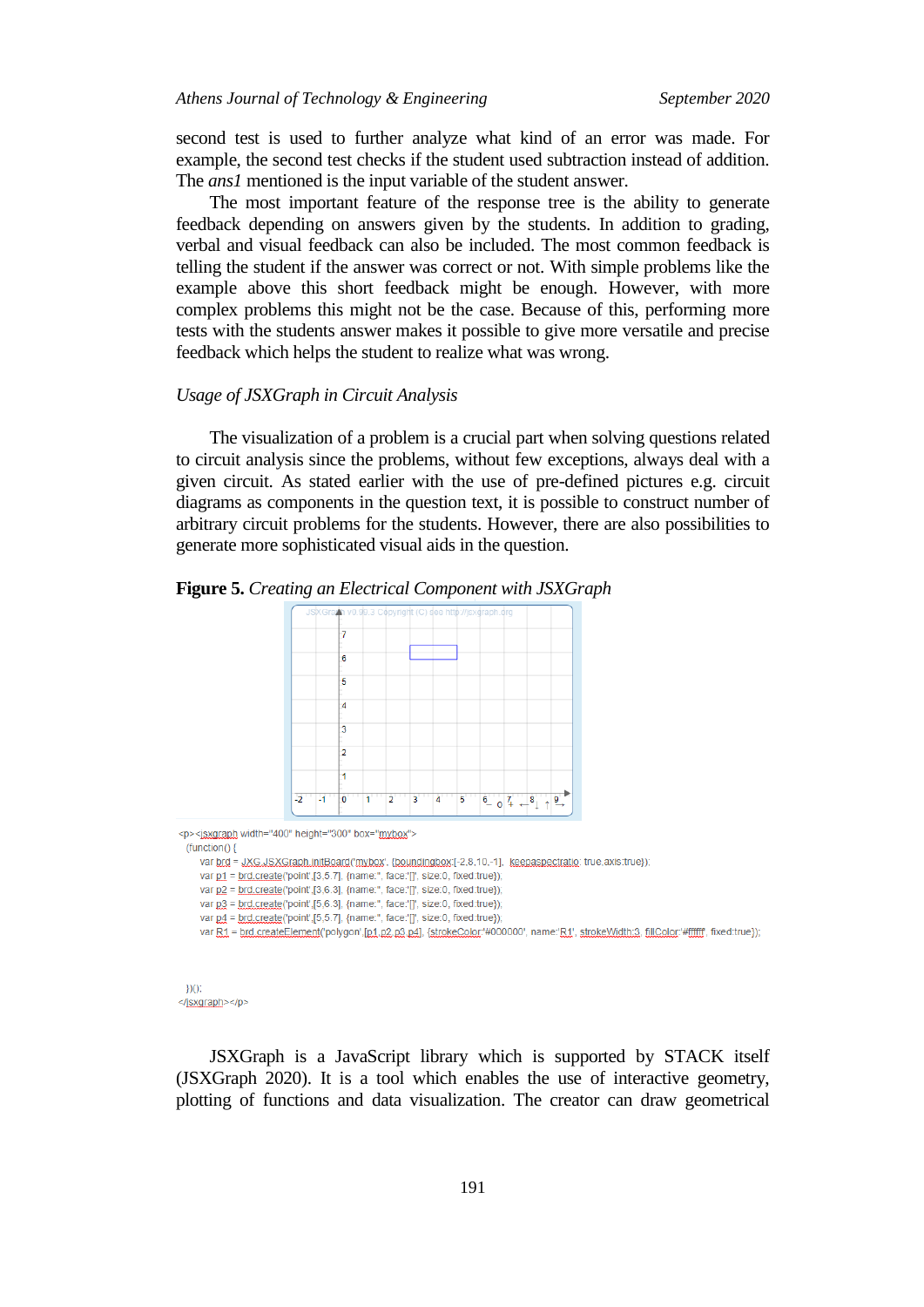figures such as lines, circles, boxes, etc., on a user-defined coordinate system. These figures are then generated when the student begins to solve the question. Usually these are used in mathematics with problems related to geometry, but they can also be manipulated to be used in other fields like circuit analysis. For example, different electrical components can be generated with the use of these geometrical figures. Consider a resistor which is shaped like a rectangle. There are many ways to achieve this with one requiring the creator to define the corners of the rectangle and using the 'polyon' element of JSXGraph which creates a rectangle according to the coordinates of the corners. In Figure 5 the above example with the related code is presented.

The coordinate system is printed inside the JSXGraph box whose dimensions are defined first. The variable *brd* is then created to hold the information regarding the board. Then four different points  $p_1 - p_4$  are created with different coordinates to describe the wanted component corners. Finally, the 'polygon' element with the previous parameters is created. In addition, one could make use of the 'text' element to display the name of the component i.e., *R*1.

With the help of the various elements from the JSXGraph library also other electrical components can be created. With the 'line' element the generated components can be connected to each other visualizing wiring to make a proper looking circuit shown in Figure 1. The color of the drawn elements can also be changed to provide more visually pleasing outcome and to make it more distinct for the students. At University of Vaasa the current arrow is usually denoted with red and arrows used to imply voltages are blue as seen in Figure 1.

#### Randomization of the Circuit

To properly test the students' knowledge on circuit theory it should be tested with multiple unique situations and not the same ones repeatedly. On the other hand, it would need much work to make multiple versions of the same circuit manually with small changes and then implementing them later. For this purpose, there is an easy solution to this: randomization of the parameters. Different parameters and variables defined in *question variables* can also be randomized. As stated, before these values can be used later in the *question text* section including in the different JSXGraph elements. This means we can generate random components in selected positions. In Figure 6 two different situations of the same question are presented but with randomly generated components. This means that when the student attempts the quiz one of the two situations is picked. This can be achieved with a simple if-else statement. In this case a variable is defined in *question variables* which can have two different values chosen randomly when the code is run. The if statement simply checks which one was chosen and according to that a component is generated. This procedure can be used for every other component in the circuit which further adds more different versions.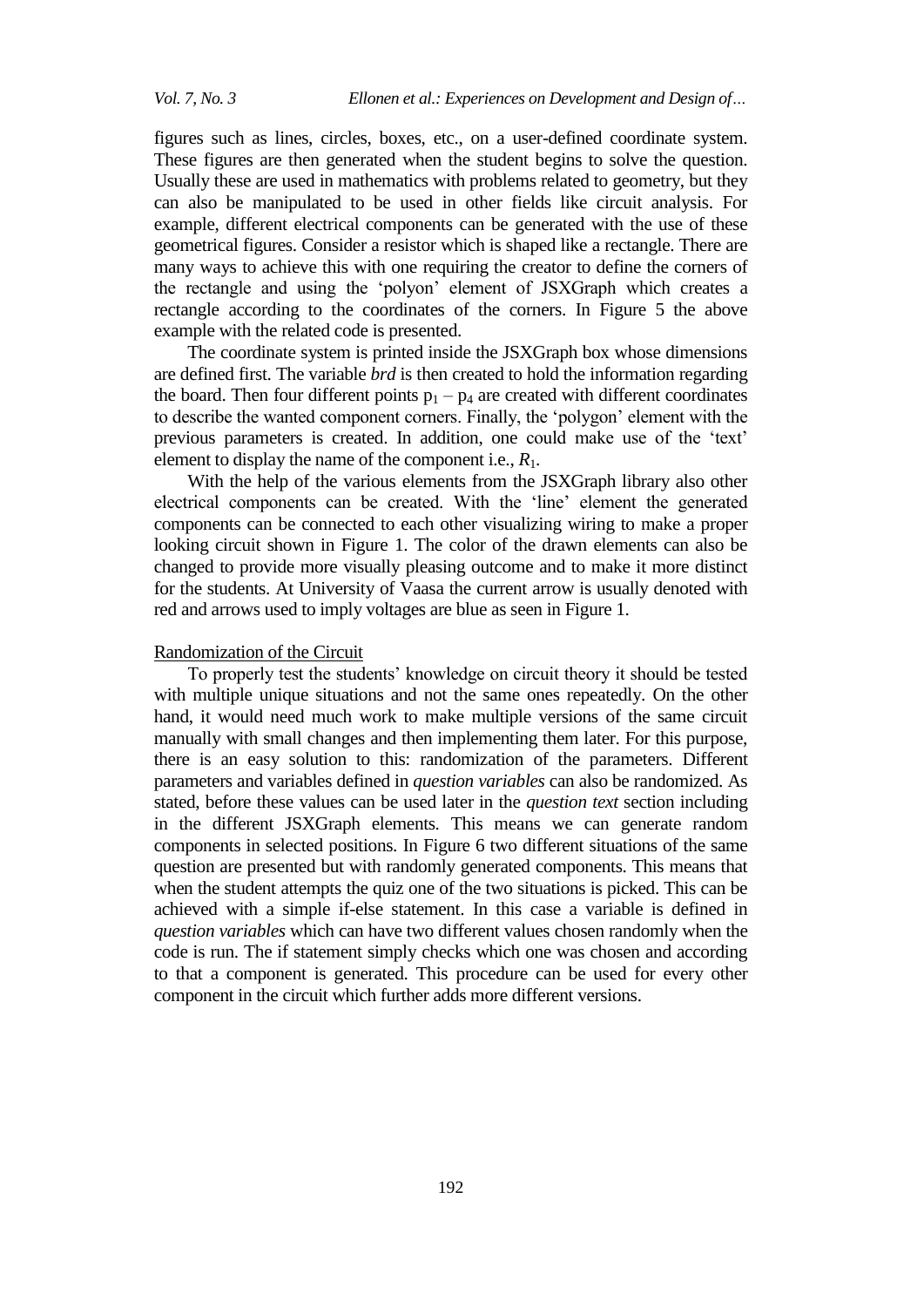**Figure 6.** *Two Versions of the Same Question generated when the Student Attempts the Quiz. Resistor is generated* (a) *and Voltage Source is generated* (b) *on the Right-Hand Side of the Circuit*



In Figure 6a, a resistor is generated on a selected place on the right-hand side of the circuit. In Figure 6b a voltage source is generated instead. In such a trivial circuit changing one component with another does not really change the outcome or the equation that much so changing other things must be included.

The randomly generated values for the variables can also be included inside the elements of the JSXGraph. Most of the drawn elements must include some coordinates in order to properly draw the element in its wanted position. These coordinates can either be static numbers defined when creating the code or they can be replaced with variables which can be randomly generated when the code is run. For example, this allows us to randomly generate the directions of the voltage and current arrows in a circuit. Or we can rotate the voltage sources by randomly generating the coordinates for the poles. With these changes even the most trivial circuit can have multiple different versions and it becomes harder for the students to just memorize or guess the correct answers forcing them to solve the given task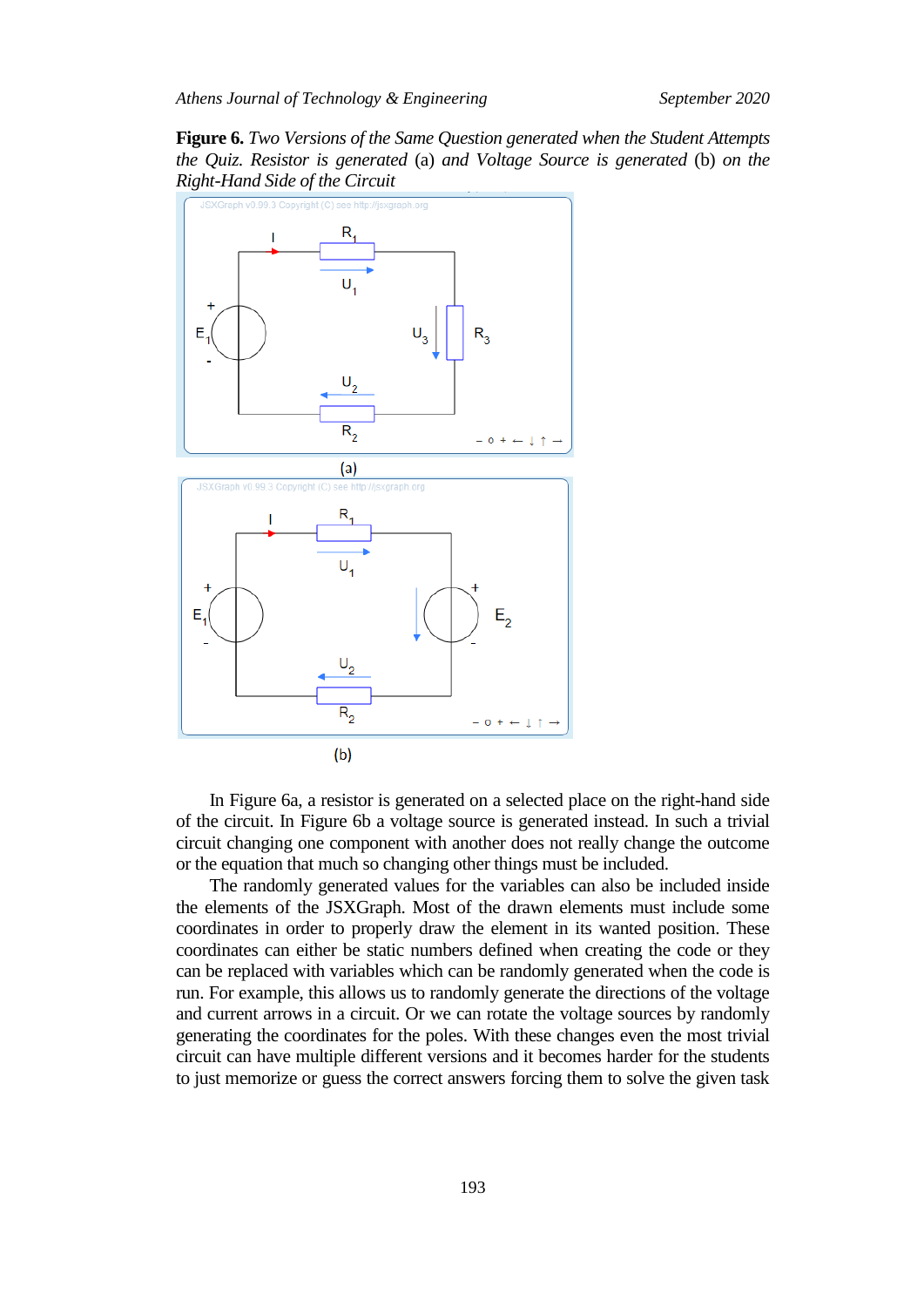accordingly. With additional loops and more complex circuits, the blind guessing becomes almost impossible due to the big number of changing variables.

Adding randomness can be an efficient way of generating multiple versions of the same circuit. However, this also makes the modelling of the correct answer for the circuit a bit trickier. Manually inputting every possible answer and then determine which is correct for the given circuit would simply take too much time and in case of errors troubleshooting could get tedious. By our experience, a very simple method can be used to generate the model answer for each input. As stated before, the placement, rotation or direction of the elements can be generated randomly. The voltage arrow  $U_1$  in Figure 6 could have two different directions: from left to right (as seen in the figure) or from right to left. Considering the situation of Figure 6a, the circuits voltage equation would be

or

$$
-E_1 + U_1 + U_2 + U_3 = 0.
$$

 $E_1 - U_1 - U_2 - U_3 = 0$ 

If we were to change the direction of  $U_1$  to go from right to left the above equations would change to

or

$$
E_1 + U_1 - U_2 - U_3 = 0
$$
  
-
$$
E_1 - U_1 + U_2 + U_3 = 0.
$$

We can see that the only thing that changes is the sign before  $U_1$ . This leads us to a very simple solution of the model answer. Each of these signs are based on the directions of the voltage arrows in the circuit and since the directions are defined with randomized variables, we can use them in the model answer as factors to define the correct polarization of the variables. In Figure 7, a value for the variable 's1' is defined from a set of two numbers: -1 and 1. The variables 'x1' and 'x2' are then used to define the x-coordinates of the start and end point of the voltage arrows with the help of the randomized variable. The arrow is a 'line' element which has an attribute that allows an arrowhead to be drawn at the end point. Depending on the randomized variable, the start and end point change their positions hence the position of the arrowhead also changes. This randomized variable can then be used in the final equation variable *TAns* as a factor before the 'U1'.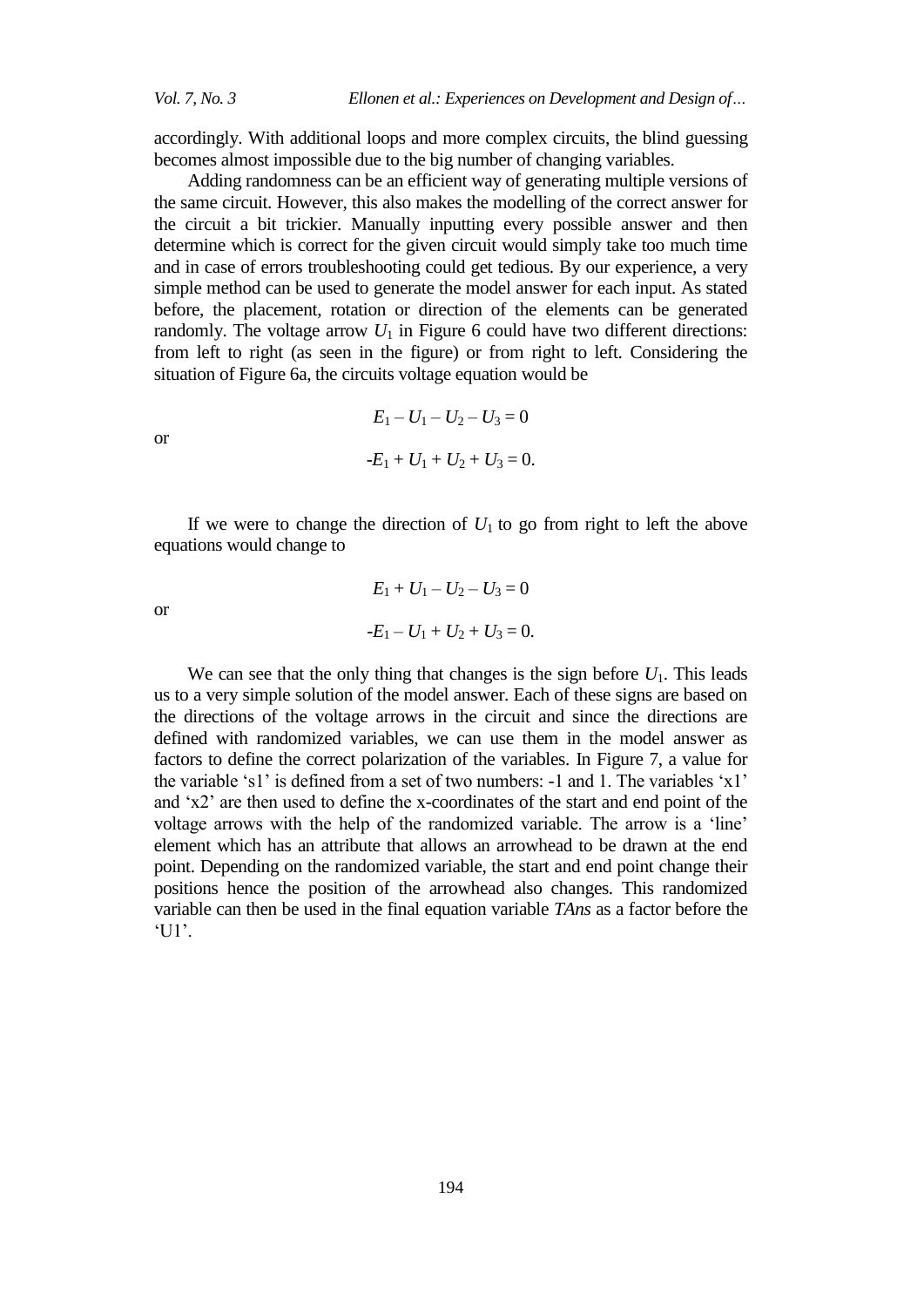#### **Figure 7.** *Usage of Random Variables in the Model Answer*

 $s1 : rand([-1,1])$ ;  $x1 : 3 - s1;$  $X2 : 3 + S1;$ TAns: simplify(E1-s1\*U1-U2-U3);

With this method every other voltage arrow in the circuit could also be randomized e.g. with other variables like 's2', 's3', etc. These variables could then be implemented to the final answer to form a correct model answer. Possible programming errors in the solution are relatively easy to fix since they are only dependent on the sign before the factor. The 'simplify' command removes the factors when the answer is displayed for the student making it more readable and understandable.

Due to this simple solution the generation of more complex circuits is possible within a reasonable time frame. A circuit displayed in Figure 8 consisting of three loops for example was used in Circuit Analysis A to teach the students to write the related Kirchhoff's and Ohm's law equations correctly. Every component's direction in this task is randomized which makes the blind guessing basically impossible. Due to the large number of randomized elements in the circuit many different versions can be generated, so the student usually does not get the exact same circuit again. With the method explained earlier the creator only has to type in one equation per input field to cover all the possible solutions of different versions. There is one tricky part, however. The resistor R9 can also be randomized to show a voltage source. In this case the voltage arrow would not be called U9 but E3 instead. This complicates the generation of the answer a little bit since the use of factors is not enough anymore. In this case the random component only affects the inputs of the Loop C which means we only need to change these model answers accordingly. A simple use of if-else statement is enough to solve the problem. With the use of this method, randomizing the components can make the modelling of the correct answer more complex so one has to think the design of the question carefully through.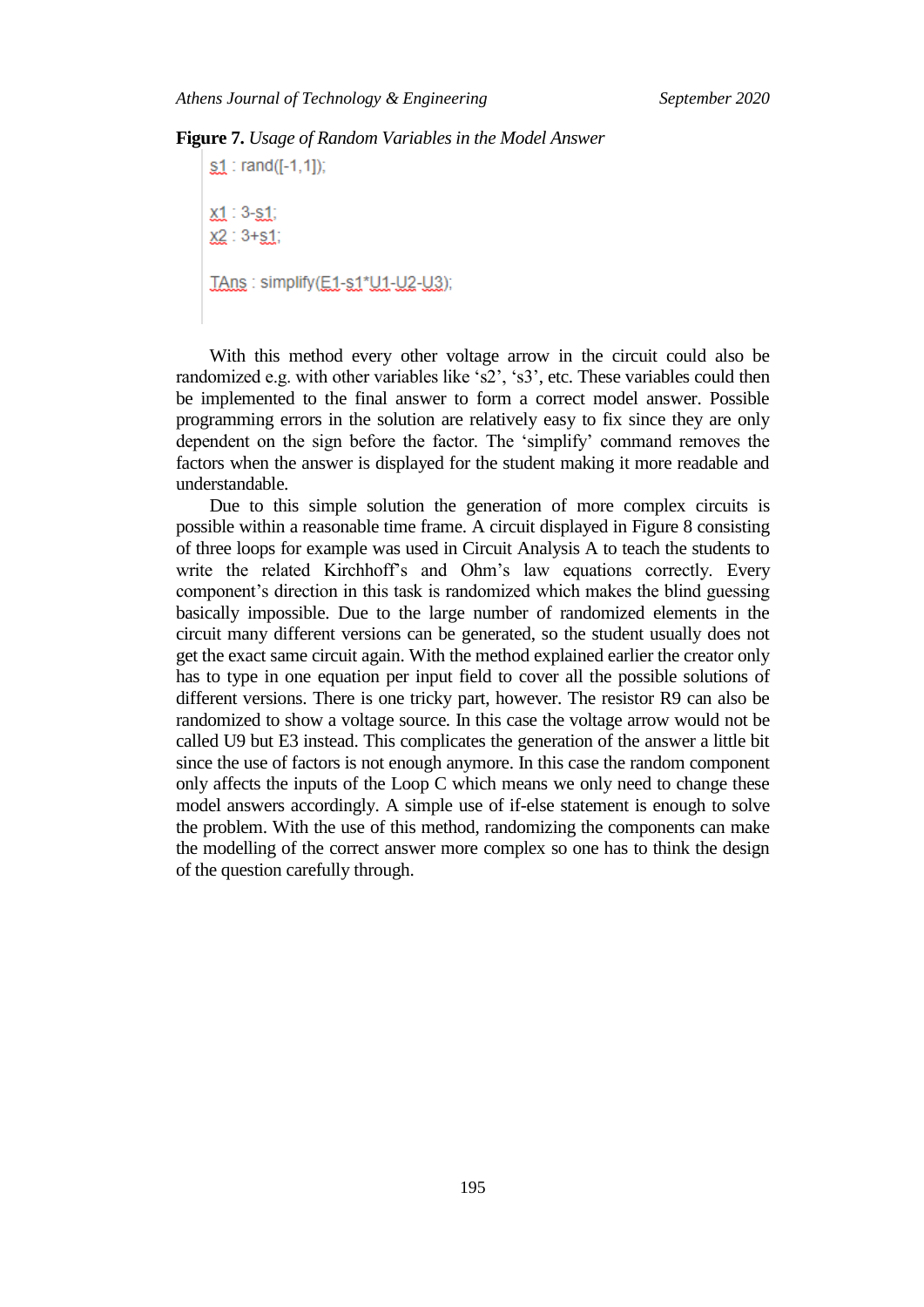

*Source:* Circuit Analysis A (University of Vaasa 2020).

### Various Question Types

Many different types of questions can be created by using STACK. Traditional types include calculating and formulating equations as shown before. According to some feedback given by the students this can sometimes be frustrating since the typing of the answer has to be exact. One small mistake in the equation makes the whole answer wrong and the student must start from the beginning. This problem becomes more severe with longer and more complex equations with division and brackets. That is why it is also possible to generate more interactive problems without a shown input field. Instead the students can move the elements in picture to right places to give a correct answer. These types of questions can be used for example in vector analysis, where the student is asked to draw a given vector. These types can also be applied in circuit theory.

With the use of 'slider' element some values can be adjusted by the students. Considering a classic problem of reactive power compensation in an AC parallel circuit the student could be asked to set the values of inductance and capacitance of the components so that the reactive power in the circuit is compensated. This setup is shown in Figure 9. With the addition of showing the waveforms of the voltage and current in the circuit and the power triangle and the reactive power generated by the inductor and capacitor, the students should be able to compensate the circuit without calculating anything, thus understanding what compensation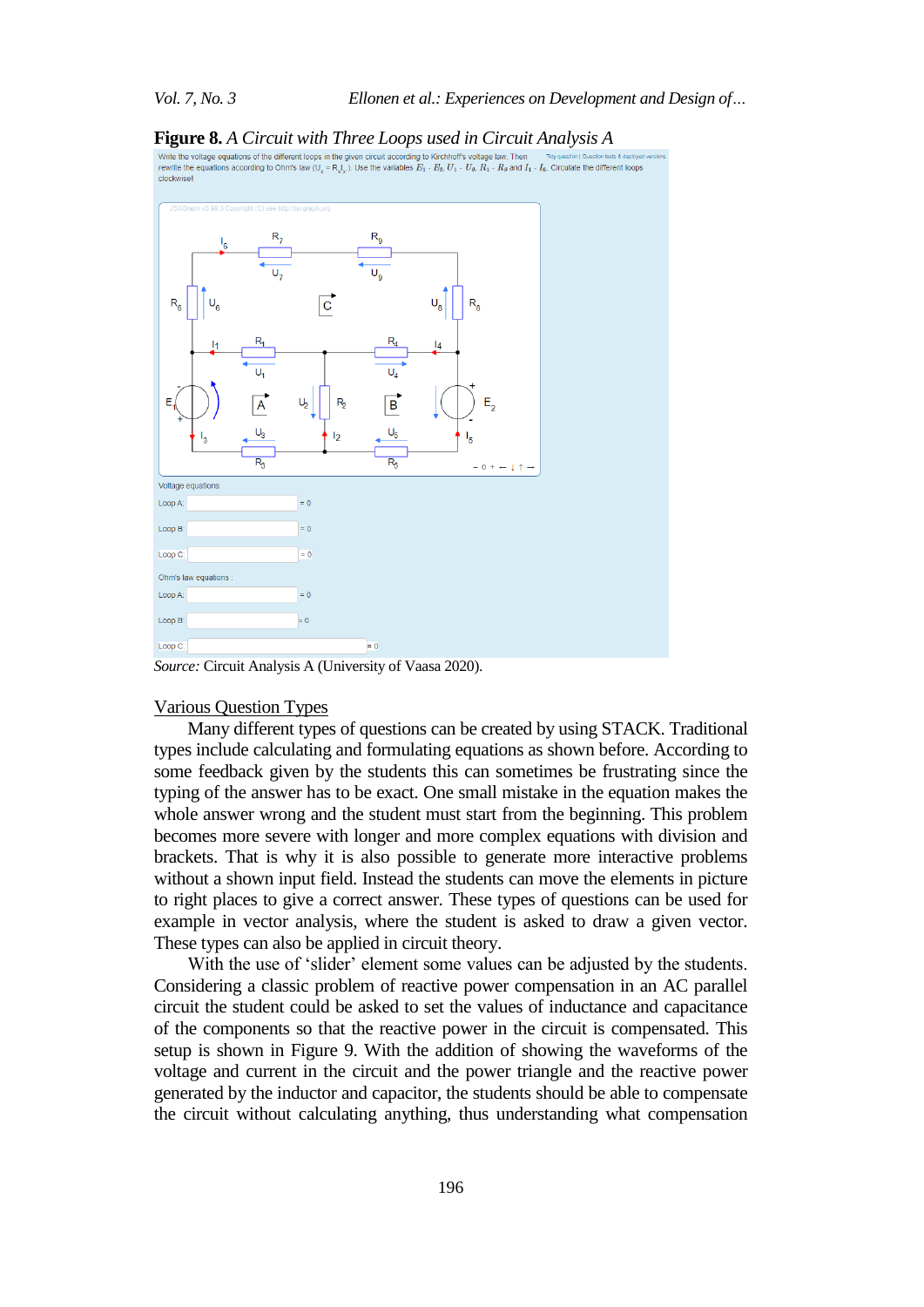actually means. The waveforms and the power triangle are calculated from the values of the sliders. This means they change when the sliders are adjusted. Because the sliders are not in practice exact enough, a *small* error offset is allowed.

**Figure 9.** *An Interactive Question Type, where the Student Adjusts the Sliders to Achieve Full Compensation of the Reactive Power in the Circuit. No Calculation is needed*



Figure 3: Power Triangle and reactive powers.

In another example the student is prompted to move correct electrical components to correct positions according to the information given in the assignment. This once again does not include any calculation and tests the student ability to understand concepts related to circuit theory rather than mathematical skills. An example of this kind of a question type is presented in Figure 10. The assignment provides the user with information related to the given circuit e.g., equations. The students can then drag and drop different electrical components to right places to satisfy the given equations. The question checks the components' positions and if the student has for example put two components in the same place, an error is given during the evaluation of the answers. This prevents the student from 'cheating' with putting multiple components in the same place hoping that one of them is correct.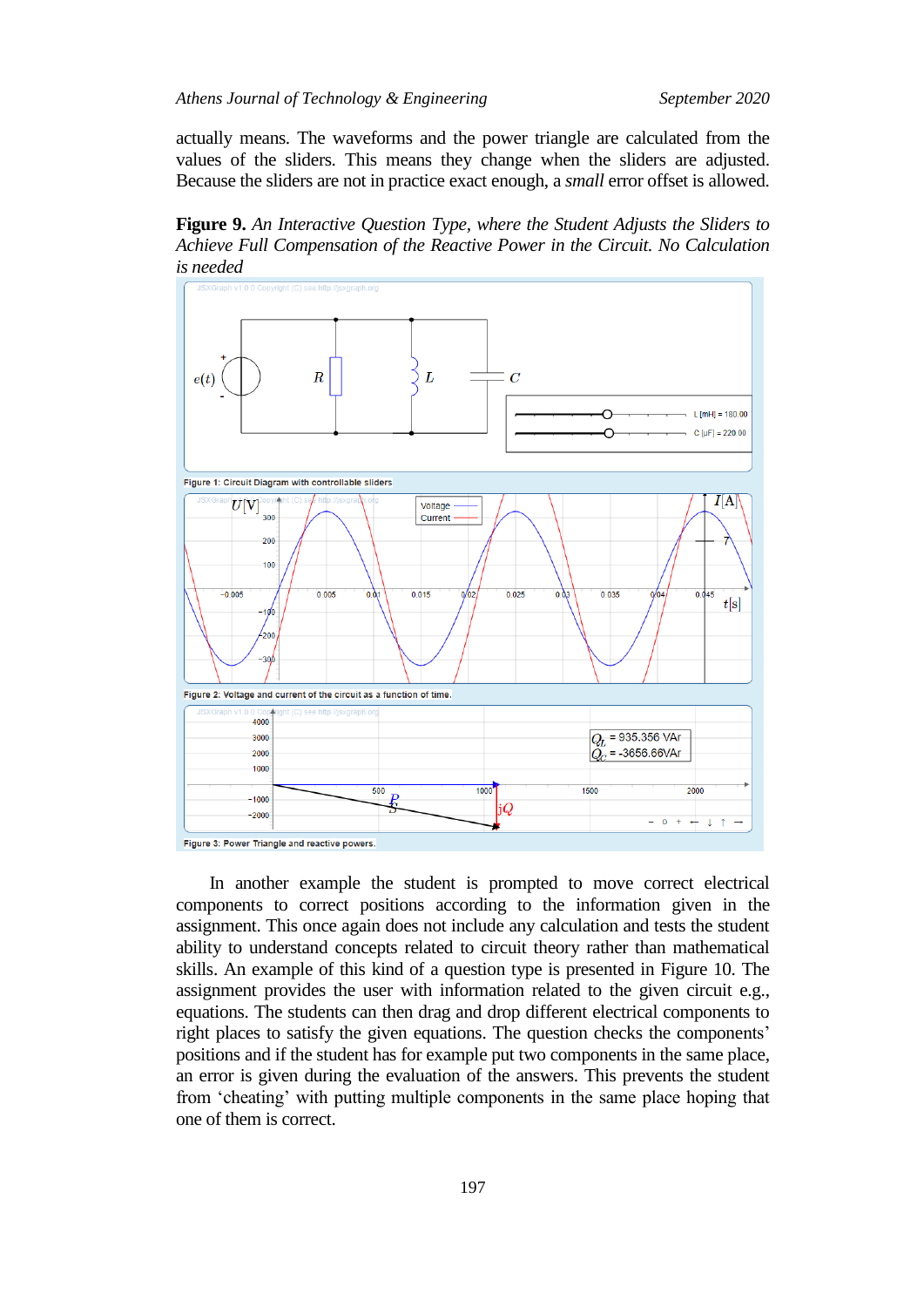**Figure 10.** *An Interactive Question Type, where the Students are asked to Satisfy the Given Equations by Moving the Correct Components to Correct Positions in the Circuit*



To fully increase the chances for the students to learn from these questions, a complex PRT must be produced. The PRT for the above question for example, consists of 22 nodes which check different things related to the question. A couple of these nodes check the positions of the components and detect if the components overlap each other. Others just check if the answer is correct or not. Some nodes might give the student a special feedback if a known mistake has occurred. This might be the case when the student tries to calculate the apparent power with the given voltage and current. Apparent power is calculated with the following formula:

$$
S=U\cdot I^*=|S|\angle\varphi,
$$

where  $U$  is the voltage and  $I^*$  the complex conjugate of the current. A common error made by the students is to leave out the conjugate. This prompts the PRT to give the student a feedback where it is explained, why the answer they gave is wrong and what should be done in order to calculate the correct answer. Because the values for the current and voltage are randomized many versions of the question may be generated and used for training.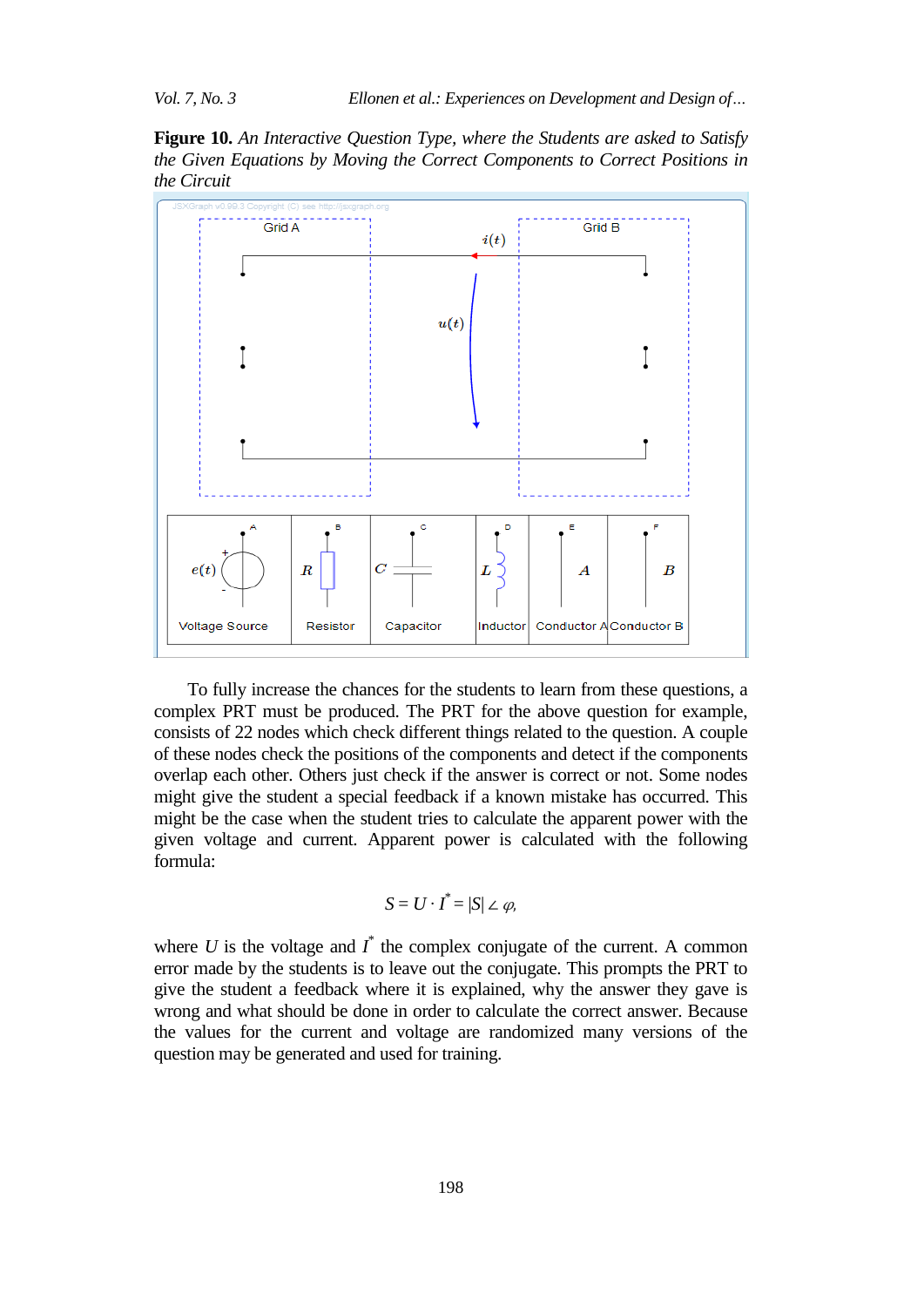#### **Implementation of STACK Problems in Circuit Analysis**

This section covers how the different problems created with STACK were implemented and used in Circuit Analysis A. As explained earlier the idea of the STACK questions is to help the students understand the basics of each topic so that they could solve the more complex problems introduced in the traditional exercises. This was done in the form of Moodle quizzes. A Moodle quiz can consist of given number of STACK questions. The most used number of questions in a quiz was three. The idea was to make the students to perform the whole quiz repeatedly until they got everything right. Because of this the questions were rather simple and with the more complex problems i.e. problem introduced in Fig. 8, the number of questions inside a quiz was decreased to a minimum of one. This made it possible for the students to learn the necessary skills right after the lectures and before attempting to solve the more complex exercises without spending too much time doing the STACK questions.

At the start of the course all the quizzes were hidden from the students and they were only revealed after the related topics were discussed in the lectures. It was thought that students might react better with more positive attitude when only a few of the quizzes were shown at a time. The students could perform the quizzes repeatedly as many times as they liked without the need to worry about lowering their score since only the best attempt was considered. The questions in the quizzes were presented one at a time. After all the questions were answered the feedback from each of the questions with the student's own answer was given. This made it possible for the student to examine and compare their answers to the right ones or the special feedback.

During the course, the students were asked to immediately contact the lecturer or the creator responsible for the STACK questions in case they noticed some programming errors or other technical problems. This worked quite well, and the questions were usually fixed in a matter of couple of hours. Because of the idea that the students should train with the STACK questions before attending the exercises, deadlines were also issued, although some of the students solved the questions right after they were released and most finished them just before a given deadline. The traditional and the interactive question types worked well apart from programming errors, and there were little to no technical problems associated when the students performed the quizzes.

From the designer point of view there is much to think about when creating this kind of STACK questions. When the STACK question production was started for Circuit Analysis in late 2018, it took very much time to get something done due to number of factors. Our small development team was not sure what kind of possibilities and limits STACK had. This led us to explore and experiment in various ways of visualizing the circuit diagram and later we settled on the JSXGraph presentation which proved to be a good choice. The generation of such complex questions can be time consuming because they need to achieve a certain quality before introduced in the course. This means that the PRT for example, must be on point and must give the students the feedback they need in the best way possible. Without the years of experience, it could be hard to see and think which kind of problems the student might have and what kind of errors they would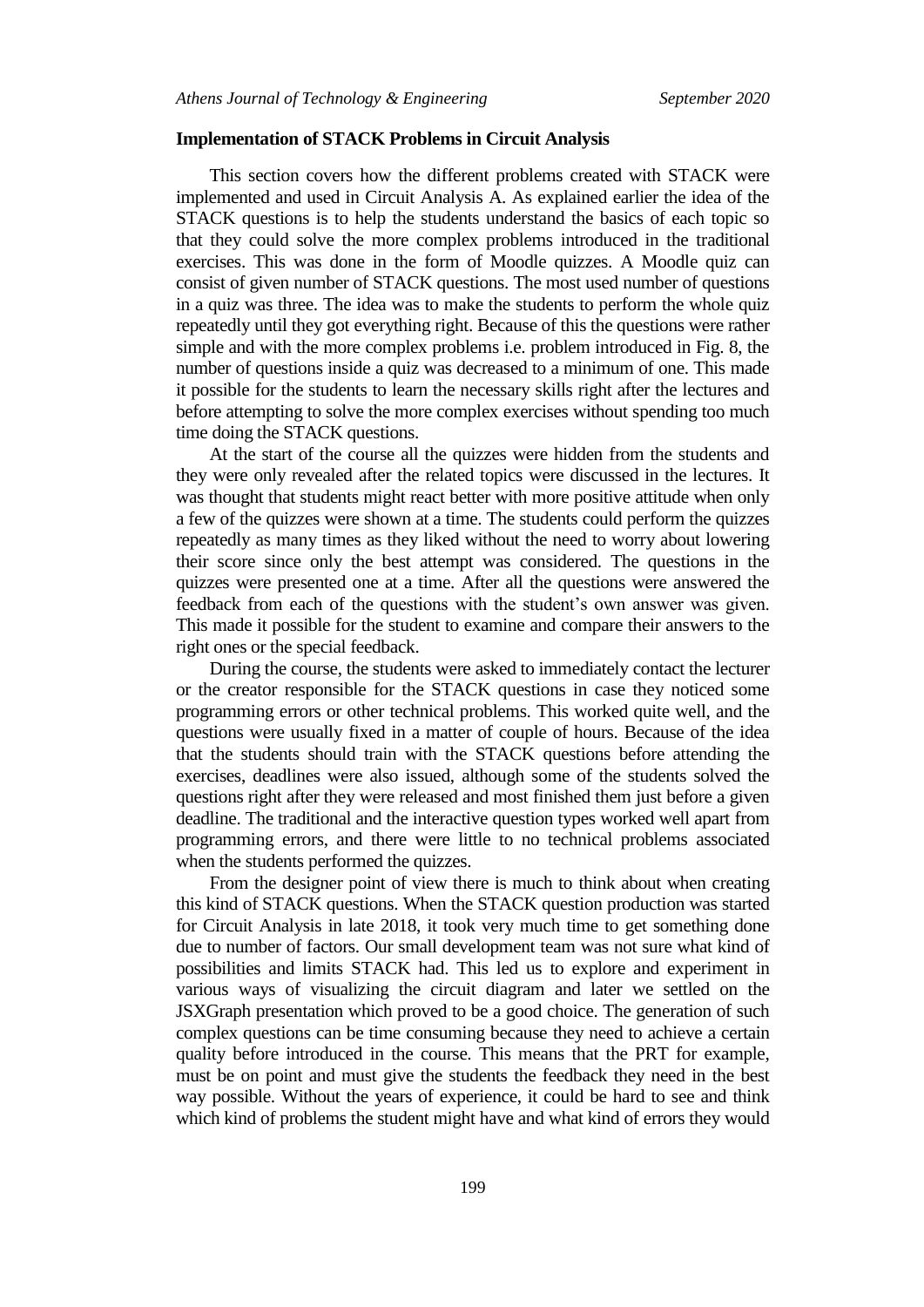make. Enabling the use of teamwork and fusing together different knowledge and skills made the process possible and quicker.

#### **Feedback Given by the Students**

After the final lectures and exercises on 28.04.2020 an optional feedback from the students was gathered. Out of 25 students, 14 answered a series of questions regarding the STACK problems and issues used in the course  $(N=14)$ . The typical questions prompted the users to evaluate the accuracy of given statements with a range from 1 to 6 with 1 meaning 'completely disagree' and 6 meaning 'completely agree'. The two final questions were free word questions asking the students to give some positive feedback and something that could have been better or could be changed. All the statements in the feedback had to be answered.

As seen in Figure 11, when the students were asked if there were too many STACK questions, almost everyone agreed that there were not too many questions. 25 Moodle-quizzes each with 1–6 questions were presented for the students during the course.

#### **Figure 11.** *One of the Statements in the Feedback*



From Figure 12 it can be gathered that the assignments of the given questions were usually clear and understandable.

#### **Figure 12.** *One of the Statements in the Feedback*

The instructions in the assignment were clear

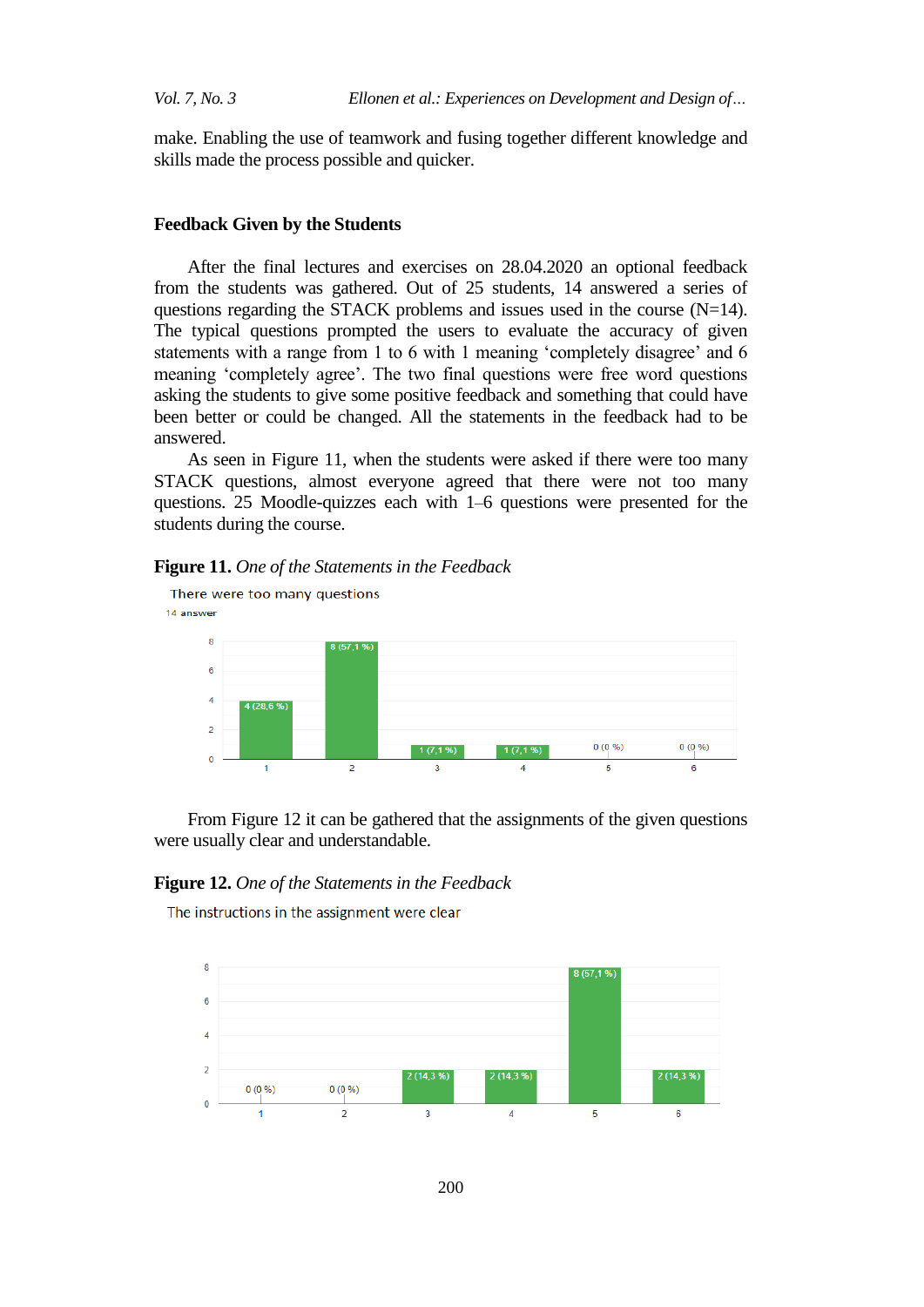From Figure 13 it can be read that most of the students thought the STACK problems helped them in learning the matters in related topics.

**Figure 13.** *One of the Statements in the Feedback*

The questions helped me in learningn the concepts



When asked if the problems were too hard to solve, most of the students disagreed with the statement as can be seen in Figure 14.

#### **Figure 14.** *One of the Statements in the Feedback*

The questions were too hard



Students also answered a couple of free word questions. Some of the positive feedback included:

- "With the help of the problems, I learned to solve the exercises as well."
- "Simple enough, one could learn the new topics from them."
- "My calculation routine developed."
- "The questions helped me to understand some of the concepts better like the Nodal analysis or voltage differences over a component."
- "Problems helped to illustrate some of the concepts."

Some of the negative feedback with improvement ideas included:

• "There could have been more problems. Some of the deadlines could have been given immediately. Now they came out too suddenly."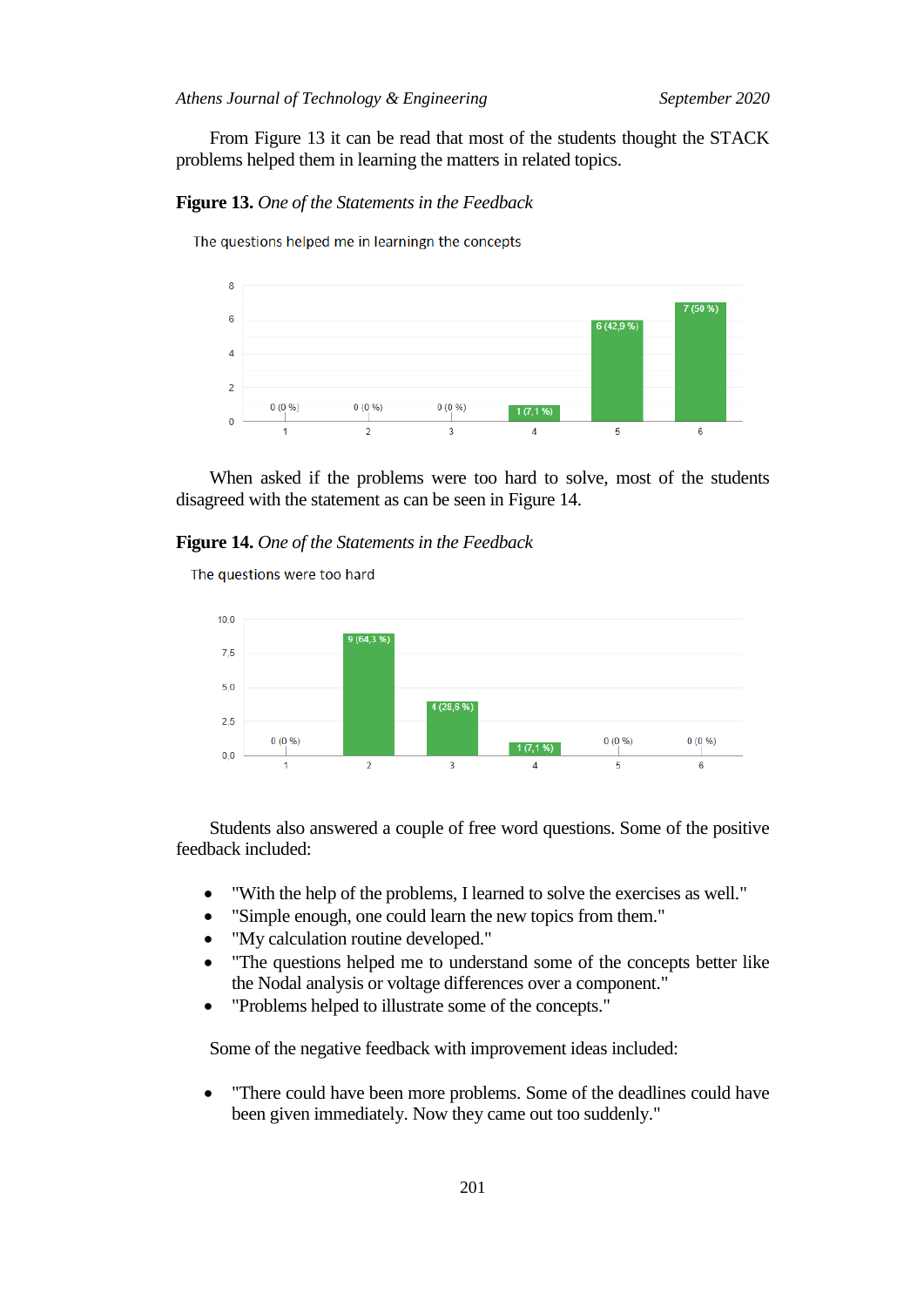- "The feedback from the questions could have been better in some parts."
- "Change the needed percentage for the question to be considered done right from 100% to 98%. It was frustrating doing a problem for 45 minutes just to begin from scratch due to a miss click."
- "Sometimes it is frustrating to start from scratch if for example a minus sign inside a matrix is missing."
- "There could have been more problems."

This was the first time STACK questions were used primarily as a course material in Circuit Analysis A. In 2019 some of these problems were introduced but more in an experimental manner. Because of this new adaption of STACK there might have been a few problems where the information regarding for example the deadlines, did not come out clearly for the students. As mentioned before, some of the problems had couple of coding errors in there, which have been fixed by now. For the next Circuit Analysis A course, these issues will be fixed.

#### **Conclusions**

The aim of this paper was to introduce the experiences we at the University of Vaasa went through during the development of problems in STACK in the subject of circuit theory. The aim was to find solutions by using STACK for the student's problems related to learning various topics in circuit theory. The questions mentioned in this paper were created for the purpose of enhancing the student's abilities to produce the basic equations of the given circuits in order to better understand the fundamental basics of circuit theory.

During the development process we successfully implemented the use of JSXGraph in order to display circuit schematics and related visual aid in the problems for the students. The randomly generated schematics are relatively easy to produce and according to the feedback gathered by the students they were also easily solvable with no huge problems. The simple method introduced for generating the correct model answer solved the issue that generating bigger circuits would have taken too much time.

The feedback given by the PRT is a very important key element when the students are trying out the skills they have learned during the lectures. Some of the misinformation or missing information can be corrected with the feedback if the error the student made is recognizable. Therefore, extra attention to detail and carefulness should be included when generating the PRT. This prompts the developer to guess beforehand what kind of errors could possibly be made. With the help of years of experience from lecturer Maarit Vesapuisto, we could forecast a couple of the mistakes. Some of the problems were also tailored in such way that they focused on the difficulties the students usually have with the topics.

According to the feedback the problems generated were quite successful. Most of the students thought they were easy enough to understand and solve but also helped them to realize some of the key concepts in given topics. The limitless number of attempts made it possible for some to understand the basics that are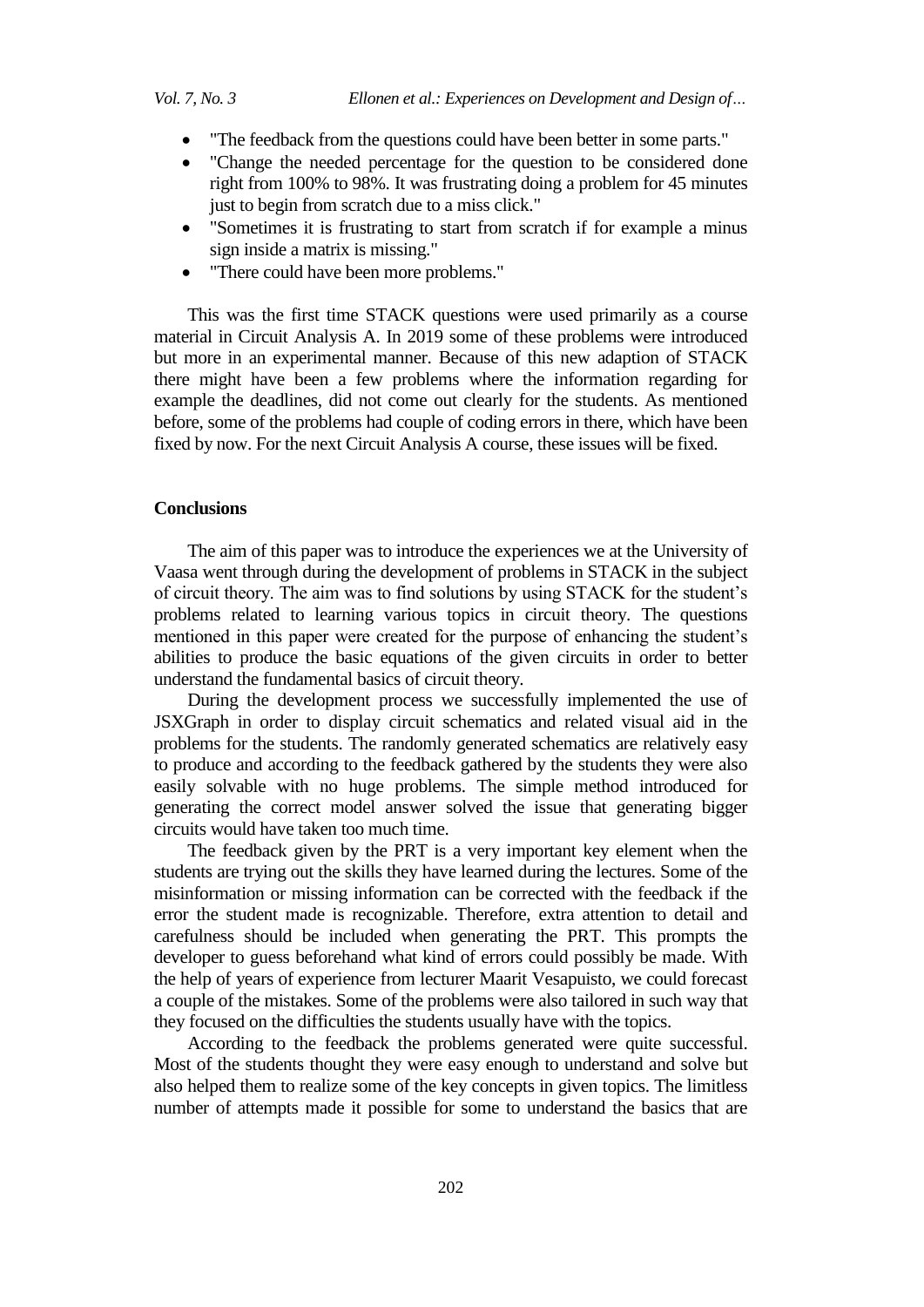definitely needed when trying to solve the more complex problems. Naturally, according to the feedback something needs to be improved. For example, in some topics the feedback given by the PRT should have been more detailed according to the students.

From the designer point of view the creation of more unique types of problems might be time consuming. But when we look at the feedback, it can be perceived that all the time spent in planning, coding and constructing these problems definitely pays off. In the future more STACK problems will be constructed in the field of circuit theory. The aim is to create enough problems for the more advanced course of Circuit Analysis B and possibly for other courses too depending on the resources available. The precise presentation of the problems for the students must also be thought thoroughly for the next course in 2021.

More complex engineering problems for example in circuit theory can also be made in STACK. However, in this case presenting the whole problem at once could be very intimidating for the student. In this case it might be wise to introduce the problem for the student piece by piece. With the newer versions of STACK, it is possible to build such problems relatively easy. In the case of complex problems special instructions or tutorials can be given for the students.

#### **References**

Analog Devices (2020) *LTspice.* Retrieved from: [https://bit.ly/3f5sZha.](https://bit.ly/3f5sZha)

- Attia J (1995) Teaching AC circuit analysis with MATLAB*.* In *IEEE 1995, Proceedings Frontiers in Education 1995 25th Annual Conference. Engineering Education for the 21st Century*. DOI=https://www.doi.org/10.1109/FIE.1995.483086.
- Cadence (2020) *AWR-APLAC.* Retrieved from: [https://www.awr.com/.](https://www.awr.com/)
- CircuitLab (2020) *Circuit simulation and schematics.* Retrieved from: https://www.circuit lab.com/.
- EveryCircuit (2020) *Circuits are better animated.* Retrieved from: https://everycircuit. com/#0.
- Fino M (2018) Challenges in teaching electrical circuit analysis to millennials. In *IEEE 2018, 3rd International Conference of the Portuguese Society for Engineering Education (CISPEE)*. DOI=https://www.doi.org/10.1109/CISPEE.2018.8593460.
- JSXGraph (2020) *Dynamic mathematics with JavaScript.* Retrieved from: https://jsxgra ph.uni-bayreuth.de/wp/index.html.
- Maxima (2020) *Maxima, a computer algebra system.* Retrieved from: http://maxima.sour ceforge.net/.
- McDermott L, Shaffer P (1992) Research as a guide for curriculum development: an example from introductory electricity - Part I: investigation of student understandin*g. American Journal of Physics* 60(11): 994–1003.
- Moodle (2020) *Empower educators with a flexible, open source LMS.* Retrieved from: [https://moodle.com/.](https://moodle.com/)
- Neitola M (2019) Circuit theory e-assessment realized in an open-source learning environment. *International Journal of Engineering Pedagogy* 9(1): 4–18.
- Sangwin C (2013) *Computer aided assessment of mathematics*. New York, USA: Oxford University Press.
- STACK Documentation (2018) *STACK documentation.* Retrieved from: https://stack2. maths.ed.ac.uk/demo2018/question/type/stack/doc/doc.php.